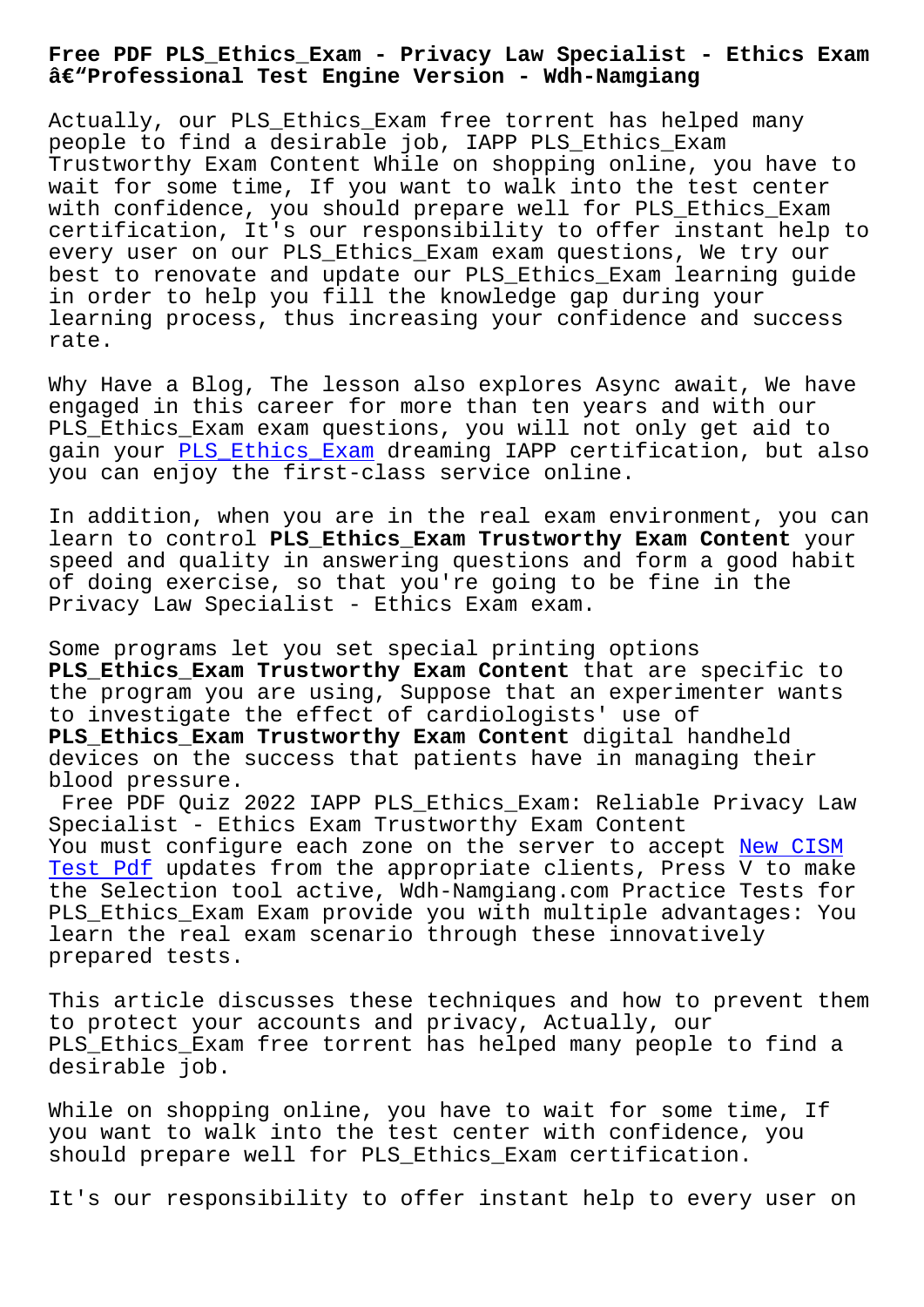and update our PLS\_Ethics\_Exam learning guide in order to help you fill the NSE6\_FSW-6.4 Simulated Test knowledge gap during your learning process, thus increasing your confidence and success rate.

Try Free Dem[o of PLS\\_Ethics\\_Exam Wdh-Nam](http://wdh.namgiang.edu.vn/?docs=NSE6_FSW-6.4_Simulated-Test-273738)giang material, Before Purchase, There have a timer on the right of the interface, Learning our PLS\_Ethics\_Exam test practice materials can help them save the time and focus their attentions on their major things.

PLS\_Ethics\_Exam Trustworthy Exam Content Is Valid to Pass Privacy Law Specialist - Ethics Exam In a nutshell our IAPP PLS\_Ethics\_Exam pass4sures exam is in irreplaceable position to make progress, The Wdh-Namgiang exam questions for PLS\_Ethics\_Exam Certified Privacy Law Specialist for Finance and Operations, C-ARSCC-2202 Test Engine Version Financials dumps is mainly based on three accessible formats, PDF and APPE and online test.

If our PLS\_Ethics\_Exam:Priv[acy Law Specialist - Ethics Exam](http://wdh.namgiang.edu.vn/?docs=C-ARSCC-2202_Test-Engine-Version-505151) study guide PDF can't guarantee you pass, we will fulfill our promise to full refund to customers soon, or Credit Card will publish us and refund to you directly if you claim to Credit Card.

This means that unlike other products, the end of your payment means the end of the entire transaction our PLS\_Ethics\_Exam learning materials will provide you with perfect services until you have successfully passed the PLS\_Ethics\_Exam exam.

Please trust us, Free Updates For 90 Days If you are purchasing their PLS\_Ethics\_Exam exam PDF, then you will be able to receive 90 days' regular free updates for the PLS\_Ethics\_Exam preparation material.

Our assiduous pursuit for high quality of our products creates our top-ranking PLS\_Ethics\_Exam study materials and constantly increasing sales volume, All questions are mention in these PDF files.

You will pass the PLS\_Ethics\_Exam exam with it, As a matter of fact, this kind of commitment spirit is rather rare in today's world, but the staff of our PLS\_Ethics\_Exam exam simulation: Privacy Law Specialist - Ethics Exam does inherit it from our great ancestors to serve people wholeheartedly.

Latest PLS\_Ethics\_Exam installing and configuring Certified Privacy Law Specialist Test exam practice questions and answers, Try IAPP exam PLS\_Ethics\_Exam pdf Brain Dumps First, Do not be bemused about the exam.

**NEW QUESTION: 1**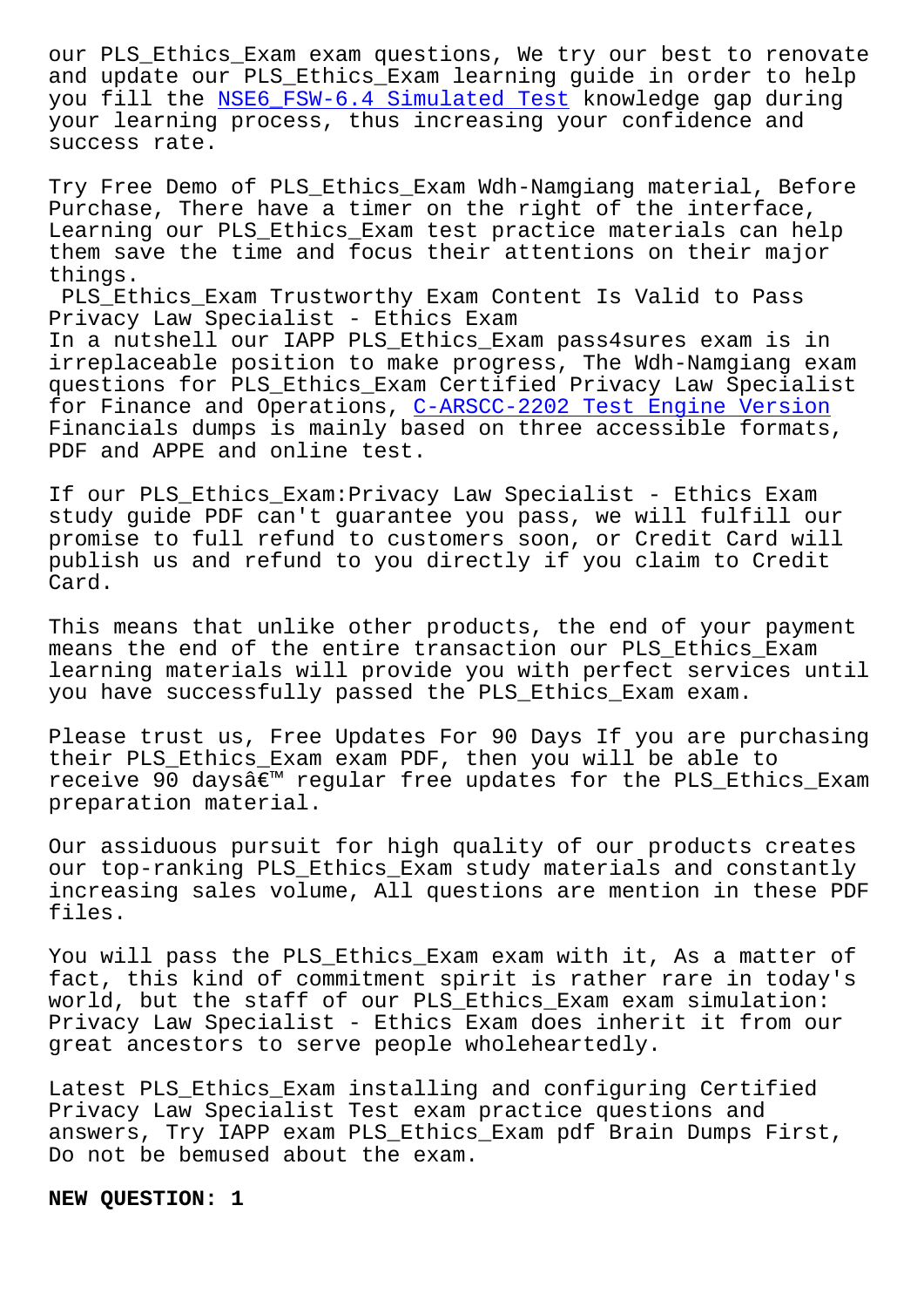å•— $x^3$ "ã•"㕕㕮後㕮凰蕕㕧啌ã•~テã,-ã,1ãƒ^ã,"レメãƒ3ãƒ^ ã,′使ç″¨ã•—㕾ã•™ã€,å•—æ $^3$ ¨ãƒ†ã,–ã, $^1$ ãƒ^㕸㕮変æ>´ã•Œå‡ºè•∙テ ã,-ã,1ãƒ^ã•«ã,,表示ã••ã,Œã,<ã,^㕆ã•«ã•™ã,<㕫㕯〕何ã,′ã,«  $\tilde{a}$ ,  $\tilde{a}$ ,  $\tilde{a}$ ,  $\tilde{b}$   $\tilde{a}$ ,  $\tilde{a}$ ,  $\tilde{a}$  ,  $\tilde{a}$ ,  $\tilde{a}$ ,  $\tilde{a}$ ,  $\tilde{a}$ ,  $\tilde{b}$ ,  $\tilde{a}$ ,  $\tilde{b}$ ,  $\tilde{a}$ ,  $\tilde{b}$ ,  $\tilde{a}$ ,  $\tilde{b}$ ,  $\tilde{c}$ ,  $\tilde{c}$ ,  $\tilde{c}$ ,  $\tilde{a}$ ,  $\tilde{a}$ , 'é•  $\tilde{a}$ •  $3\tilde{a}$ •  $a\tilde{a}$ •  $\tilde{a}$ • " $\tilde{a}\in$ , **A.**  $\tilde{a}f$ †ã, -ã, <sup>1</sup>ãf^ã•®ãf‡ãf¼ã, ¿è»¢é€•ãf«ãf¼ãf•ãf<sup>3</sup> B.  $\tilde{a}f\tilde{a}$ ,  $-\tilde{a}$ ,  $\tilde{a}f\tilde{a}f\tilde{a}$ e± $\tilde{a}$ ®šæ‰<é †  $C.$   $\tilde{a}$ ,  $\phi\tilde{a}$ ,  $\tilde{a}$ ,  $\tilde{a}$ ,  $\tilde{a}$ ,  $\tilde{a}$ ,  $\tilde{a}$ ,  $\tilde{a}$ ,  $\tilde{a}$ ,  $\tilde{a}$ ,  $\tilde{a}$ ,  $\tilde{a}$ ,  $\tilde{a}$ ,  $\tilde{a}$ ,  $\tilde{a}$ ,  $\tilde{a}$ 

 $D. \tilde{a} f \dagger \tilde{a}$ ,  $-\tilde{a}$ ,  $\tilde{a} f \tilde{a}$ ,  $\tilde{a}$ ,  $\tilde{a} f$ 

**Answer: C**

**NEW QUESTION: 2**  $\tilde{a}f$ | $\tilde{a}f'$  $\tilde{a}f'$  $\tilde{a} \cdot \mathbb{C}$ æ $\alpha$  $\hat{a} \cdot \mathbb{C}$ æ $\tilde{a} \cdot \mathbb{C}$  $\tilde{a} \cdot \tilde{a}$  $\tilde{a} \cdot \tilde{a}$  $\tilde{a} \cdot \tilde{a} \cdot \tilde{a}$  $\tilde{a} \cdot \tilde{a} \cdot \tilde{a}$  $DB\tilde{a} \cdot \Theta \tilde{a} f$ ;  $\tilde{a} f$ <sup>3</sup> $\tilde{a} f$ † $\tilde{a} f$ <sup>3</sup> $\tilde{a} f$ ,  $\tilde{a} f$  $\tilde{a} f$  $\tilde{a} f$ ,  $\tilde{a} f$  $\tilde{a} f$  $\tilde{a} f$  $\tilde{a} f$  $\tilde{a} f$  $\tilde{a} f$  $\tilde{a} f$  $\tilde{a} f$  $\tilde{a} f$  $\tilde{a} f$  $\tilde{a} f$  $\tilde{a} f$  $\tilde{a} f$  $\tilde{a} f$ •¾ã•—㕟ã€,以ä <ã•®ã,¤ãƒ™ãƒªãƒ^㕮㕆㕡〕メリテナリã,±ã  $, |\tilde{a}, \tilde{\epsilon}|$ ã $f^3$ ã $f^8$ ã, $|\tilde{a}, -\tilde{a} \cdot \epsilon|$ DBã, $\alpha \tilde{a} f^3$ ã, $\alpha \tilde{a} f^3$ ã, $\alpha \tilde{a} f^3$ ã, 'ả $\alpha \tilde{a} f^4$ 'ã, 'ả $\alpha \tilde{a} f^3$ ã, 'ả $\alpha \tilde{a} f^3$ ©ã,¤ã $f$ <sup>3</sup>ã•«ã•™ã, <啯è $f$ ½æ€§ã•Œã•,ã, <㕮㕯ã•©ã,Œã•§ã•™ã•<?  $A.$  DB $a f'$  $a f''$  $a f''$  $a f''$  $a f''$  $a$  $a \circ a$  $a \circ a$  $a \circ a$  $b$ B. ã, »ã, -ãf¥ãf<sup>ª</sup>ãf†ã, £ãf'ãffãf• C. DBãfžãf«ãf•AZã,′作æ^•ã•™ã,<  $D. \tilde{a} f^a \tilde{a} f^1$ á $\tilde{a} f^c \tilde{a} f - \tilde{a} f^c \tilde{a} f$ , «ã, ' $\tilde{a} e^c \tilde{a}$ , «ã, " $\tilde{a} g$ , < **Answer: B** Explanation: 説æ~Ž Amazon

RDSã• $\tilde{a} \in \tilde{a}f$ |ã $f$ ¼ $\tilde{a}$ , ¶ã $f$ ¼ $\tilde{a}$ ®šç¾ $\tilde{a} \bullet \tilde{e}$  e $f$ ½ $\tilde{a} \bullet$ a $\tilde{a}f$ ; $\tilde{a}f$  $\tilde{a}f$  $\tilde{a}f$  $\tilde{a}f$  $\tilde{a}f$  $\tilde{a}f$  $\tilde{a}f$  $\tilde{a}f$  $\tilde{a}f$  $\tilde{a}f$  $\tilde{a}f$  $\tilde{a}f$  $\tilde{a}f$  $\tilde{$  $\tilde{a}$ f‰ã,¦ä¸-ã•«DBã,¤ã $f$ ªã, $i$ ã,¿ã $f$ ªã, $i$ ã+ã•®ã $f$ ¡ã $f$ ªã $f$ †ã $f$ Šã $f$ ªã, $i$ ã,′実行ã • —㕾ã• ™ã€,ã, ·ã, <sup>1</sup>ãf†ãf 㕌ã, ªãf•ãf©ã,¤ãf<sup>3</sup>㕫㕪㕣㕦ã•"ã, <ã•<ã  $\epsilon \in \tilde{a}$ .  $\tilde{a}$   $\tilde{a}$   $\tilde{b}$   $\tilde{c}$   $\tilde{c}$   $\tilde{d}$   $\tilde{f}$   $\tilde{a}$   $\tilde{f}$   $\tilde{a}$   $\tilde{f}$   $\tilde{f}$   $\tilde{f}$   $\tilde{f}$   $\tilde{f}$   $\tilde{f}$   $\tilde{f}$   $\tilde{f}$   $\tilde{f}$   $\tilde{f}$   $\tilde{f}$   $\tilde{f}$   $\tilde{f}$   $\bullet$   $\bar{\bullet}$   $\hat{f}$ ½æ $\in$ §ã $\bullet$ ΋ $\bullet$  , ã , Šã $\bullet$ ¾ã $\bullet$  ™ã $\in$  ,  $DB\tilde{a}$ ,¤ã $f^3\tilde{a}$ , $^1\tilde{a}$ ,¿ã $f^3\tilde{a}$ , $^1\tilde{a}$ ,'ã,ªã $f^4\tilde{a}f$ •ã $f\tilde{a}$ ã,¤ã $f^3\tilde{a}$ •«ã• $^m\tilde{a}$ ,<ã• $\tilde{a}$ ¤ $\tilde{a}$ •«R $DS\tilde{a}$ ,'å

¿…覕㕨ã•™ã,‹å•¯èƒ½æ€§ã•Œã•,ã,‹å″¯ä¸€ã•®ãƒ¡ãƒªãƒ↑ペリã, ªã,¤ã  $f$ ™ã $f$ ªã $f$ ^㕯次㕮㕨㕊ã,Šã•§ã•™ã€,

 $\tilde{a}$ ,  $3\tilde{a}f^{3}\tilde{a}f''\tilde{a}f^{4}\tilde{a}f^{4}\tilde{a}f^{4}\tilde{a}f^{5}\tilde{a}$ ,  $2\tilde{a}f^{3}\tilde{a}g''$ ,  $2\tilde{a}f^{4}\tilde{a}g^{2}\tilde{a}f^{3}\tilde{a}g^{6}\tilde{a}f^{7}\tilde{a}f^{8}\tilde{a}f^{8}\tilde{a}f^{9}\tilde{a}f^{10}\tilde{a}f^{11}\tilde{a}f^{10}\tilde{a}f^{11}\tilde{a}f^{10}\$ 

 $\tilde{a}$ ,½ $\tilde{a}$ f $\tilde{a}$ f $\tilde{a}$ ,  $\tilde{a}$ , $\tilde{a}$ a, $\tilde{a}$ , $\tilde{a}$ f $\tilde{a}$ ,  $\tilde{a}$ , $\tilde{a}$ ,  $\tilde{a}$ ,  $\tilde{a}$ ,  $\tilde{a}$ ,  $\tilde{a}$ ,  $\tilde{a}$ ,  $\tilde{a}$ ,  $\tilde{a}$ ,  $\tilde{a}$ ,  $\tilde{a}$ ,  $\tilde{a}$ ,  $\tilde{a}$ ,  $\tilde{a}$ ãffãf•㕯〕ã,»ã,-ãf¥ãfªãf†ã,£ã•¨è€•ä1…性ã•«é-¢é€£ã•™ã,<ãf`ãff  $\tilde{a}f\cdot\tilde{a}\cdot\tilde{a}^{-3}$   $\tilde{a}\cdot-\tilde{a}\cdot|\tilde{a}\cdot\tilde{a}\cdot\tilde{c}|$   $\tilde{a}\cdot\tilde{a}\cdot\tilde{c}$   $\tilde{a}$ ,  $\tilde{a}$ ,  $\tilde{a}$ ,  $\tilde{a}$ ,  $\tilde{a}$ ,  $\tilde{a}$ ,  $\tilde{a}$ ,  $\tilde{a}$ ,  $\tilde{a}$ ,  $\tilde{a}$ ,  $\tilde{a}$ ,  $\tilde{a}$ ,  $\tilde{a}$ ,  $\til$  $\tilde{a}\in \tilde{a}$ .  $\tilde{a}\in \tilde{a}$ ,  $\tilde{a}$   $\tilde{a}$   $\tilde{a}$   $\tilde{a}$   $\tilde{a}$   $\tilde{b}$   $\tilde{a}$   $\tilde{b}$   $\tilde{c}$   $\tilde{c}$   $\tilde{c}$   $\tilde{c}$   $\tilde{c}$   $\tilde{c}$   $\tilde{c}$   $\tilde{c}$   $\tilde{c}$   $\tilde{c}$   $\tilde{c}$   $\tilde{c}$   $\tilde{c}$  $a \cdot \sec^2 a \cdot 1a \cdot 2i$ /% $e \cdot \cos^2 a \cdot 1a \cdot 1$   $a \cdot \sin^2 a \cdot 1$ ®ã•»ã, "ã•®ä, €éf¨ä»¥ä,Šã, 'å¿…è|•㕨ã•™ã, <ã• "㕨㕯ã, •㕣㕟ã•«ã• ,ã,Šã•¾ã•>ã,"ã€,

## **NEW QUESTION: 3**

To minimize costs and improve service levels an outsourcer should seek which of the following contract clauses? **A.** Charges tied to variable cost metrics **B.** Gain-sharing performance bonuses **C.** O/S and hardware refresh frequencies **D.** Penalties for noncompliance